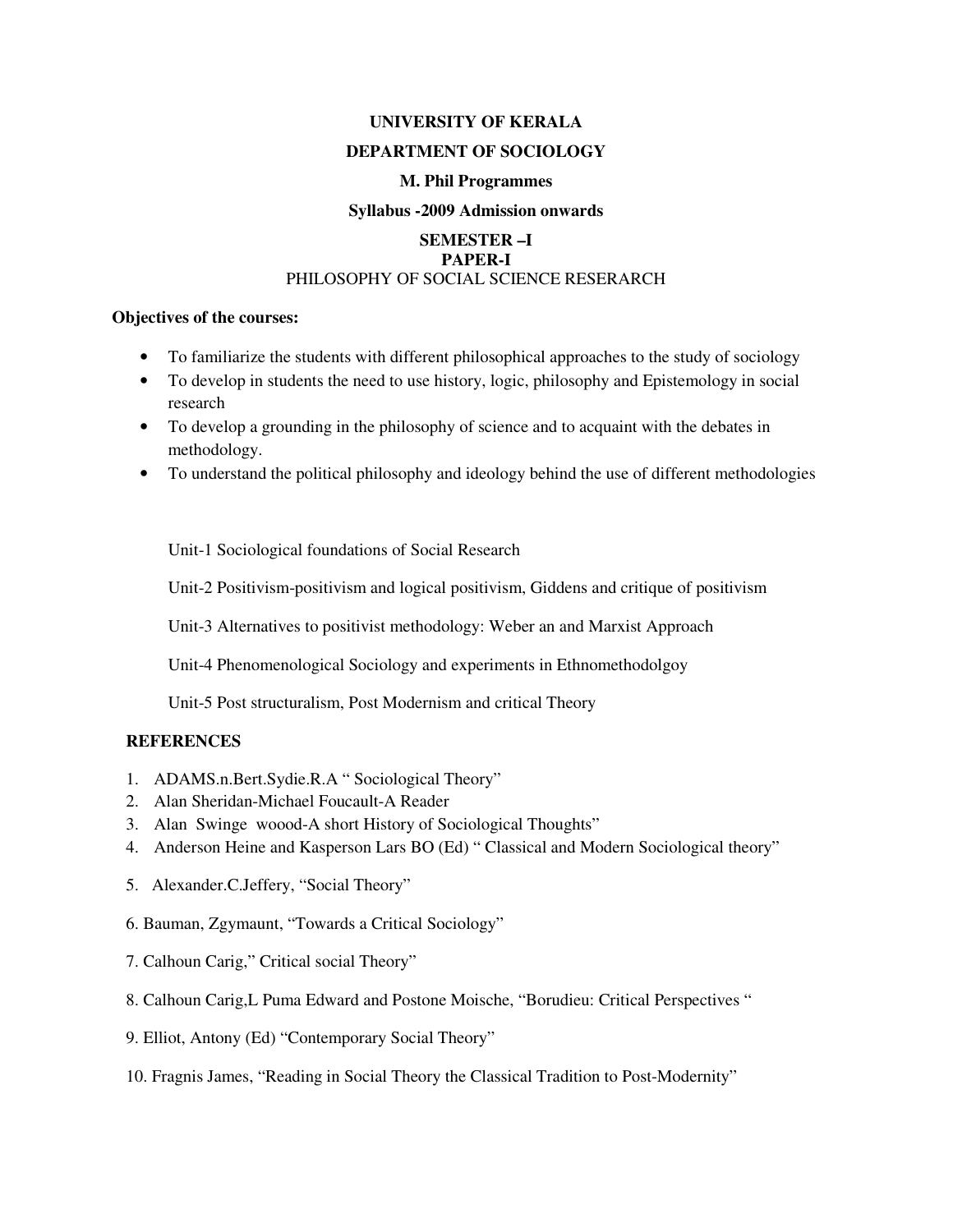- 11. George Simmel, the Philosophy of Money: London Routledge & Keganm Paul
- 12. Giddens Antony, "Politics, Sociology and Social Theory"
- 13. Habermans Jurgen, "Communication and Evolution of Society"
- 14. Ian, Graib-Modern Social Theory from Parsons,
- 15. Jameson Ferderie, "Post Modernism"
- 16. Paul Rainbow-The Focault Reader
- 17 Ritzer George," Sociological Theory"
- 18. Roy Boyne-Facault and Derrida-The other Side of Reason
- 19 Seidman Stevan & Alexander.C.Jeffrey (Ed) "The New Social Theory Reader Contemporary Debates ".
- 20. Swingewood,: A Short History of Sociological Thoughts"
- 21. Seidman Steven (Ed) "Contested Knowledge Social Theory in Post-Modern Era" Swartz Dawid, : " Sociology of Pierre Bourdieu"
- 22. Tones Rob," Key Sociolgical Theories"
- 23. Waters Malcom, "Modern Sociological Theory"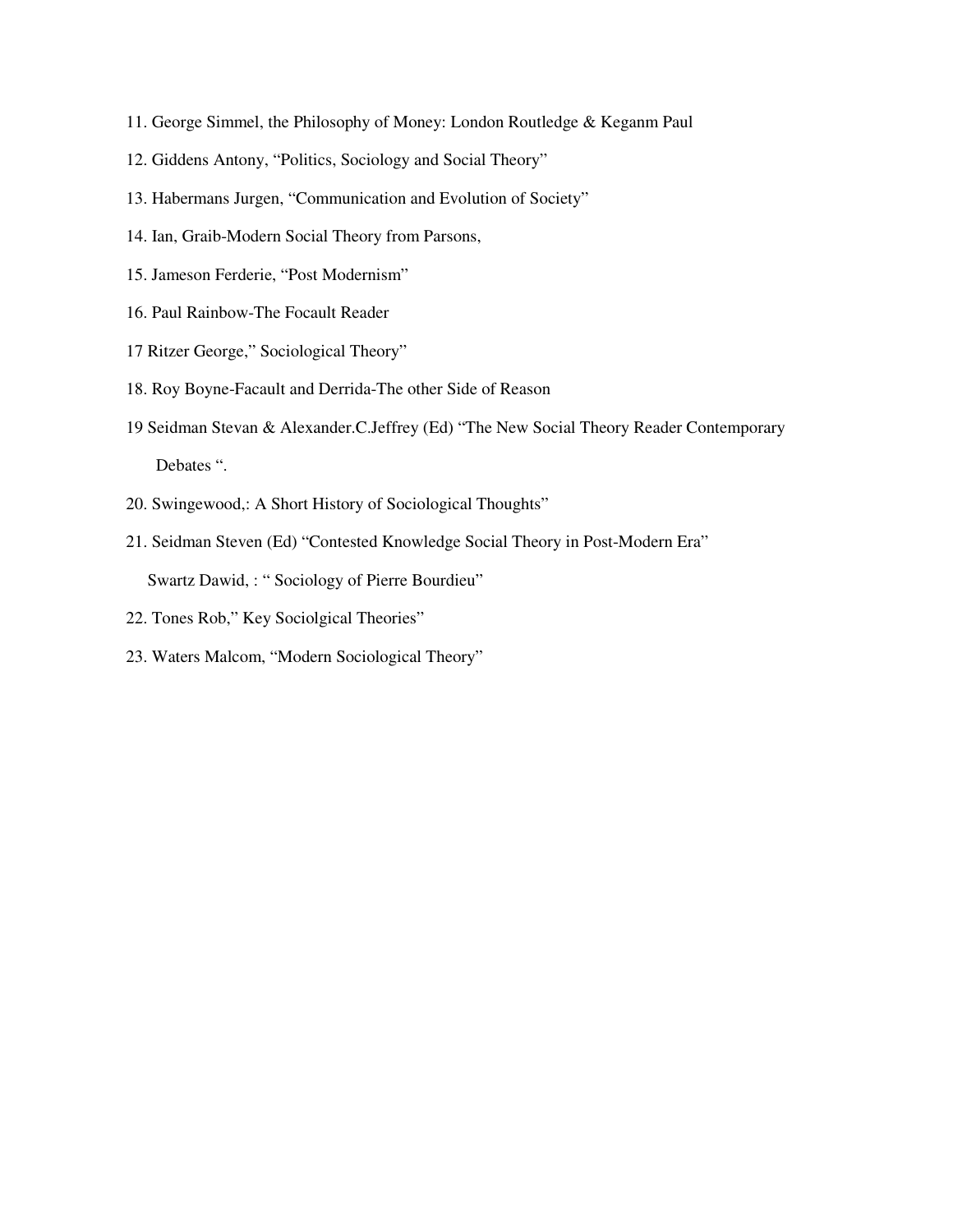### **SEMESTER –I PAPER-II KERALA SOCIETY, CULTURE AND CHANGE**

# **OBJECTIVES**

- To familiarize the students with the traditional Kerala society
- To understand the changes in Kerala society.
- To understand the transformation in family, marriage and kinship.

# UNIT-1

Nature of Kerala society: Population, age, sex, composition, religion, occupation, education, migration

## UNIT-2

Culture and traditions: Growth of Malayalam tradition, role of temples, important festivals and functions

### UNIT-3

Transformations in family: Marriage and kinship, Matriliny in Kerala, Transformations in tharawad, inheritance succession, marriage and descent, gender issues in patriarchy.

## UNIT-4

Caste, class and tribes: Colonial caste structure, Caste and changes in occupational structure, Caste and class changing, Tribes of Kerala.

UNIT-5

Kerala's development and its impact: Kerala's model of development, Democratic decentralization. Developmental model and globalization, Social consequences, culture of Kerala's development model.

# **REFERENCES**

Lord Moya and Thacker Andrew. The Impact of Michel Foucault on the Social Sciences and Humanities

Morrison, Ken; Marx,Durkheim,Weber-Formatiion of Modern Social Thought

MUghes,John; The Philosophy of Social Reserch

Natansiior, M; Philosophy of the Social Sciences –A Reader

Popper,K; The Logic of Scientific Discovery

Popper,K; The Open Society and its Enemies

Rubinstein,David; Marx and Wittgenstein Social Praxis and Social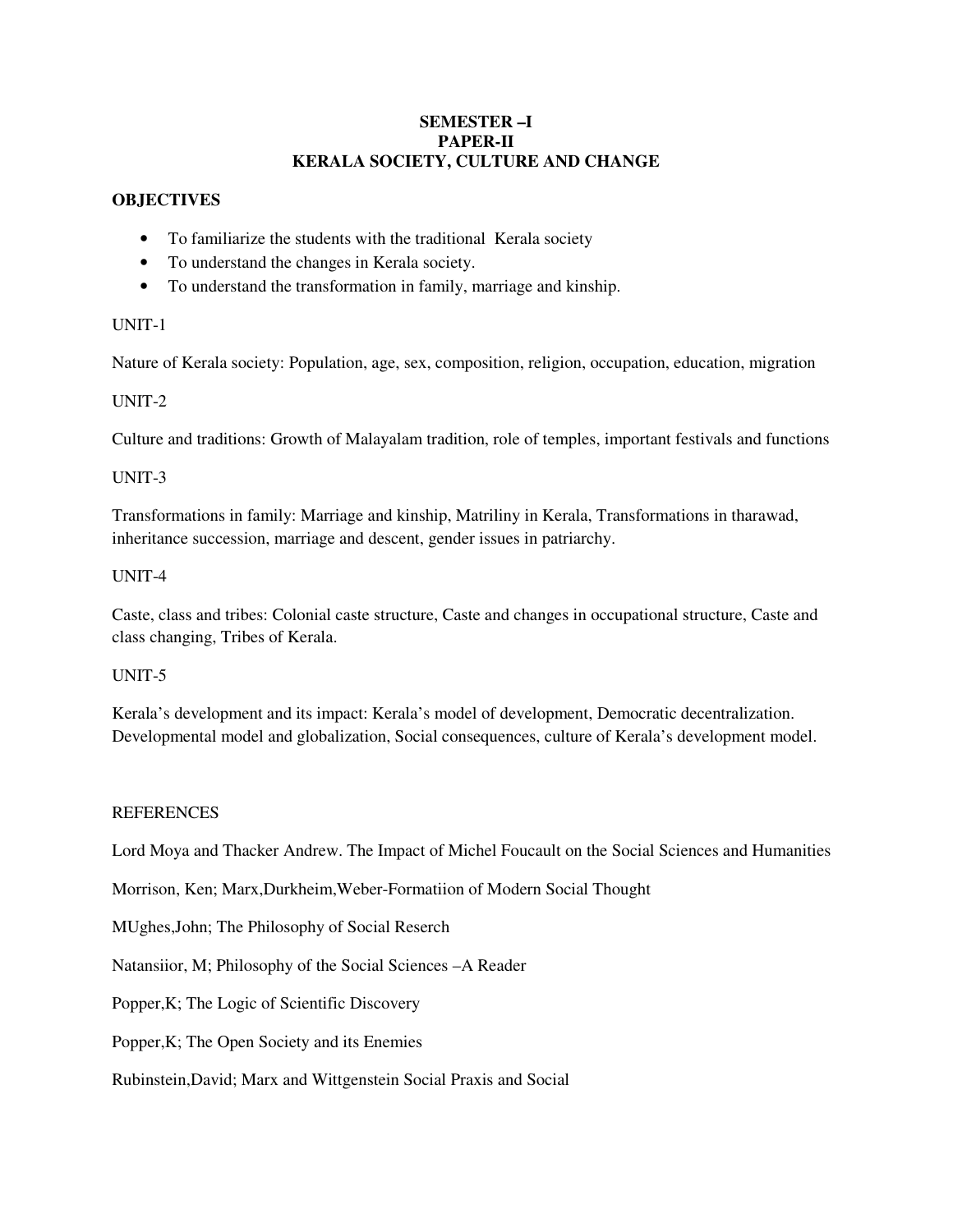Explanation, Routledge and Kegan Paul

Scott, John; Sociological Theory: Contemporary Debates

Steven Saidaman; (ed) The Postmodern turn-New Perspectives on Social Theory

Swinge, Vood alan; A Short History of Sociological Thought

Tar,Zoltan; Frankfurt School-The Critical Theories of Marx Horkheimer and Theodor.W.Andorno

The Polity Readers in Social Theory, Polity press

Tucker, Kenneth,H;Anthony Giddens and Modern Sociological Theory Willey, Nobert (ed); The Max – Weber Debate,1987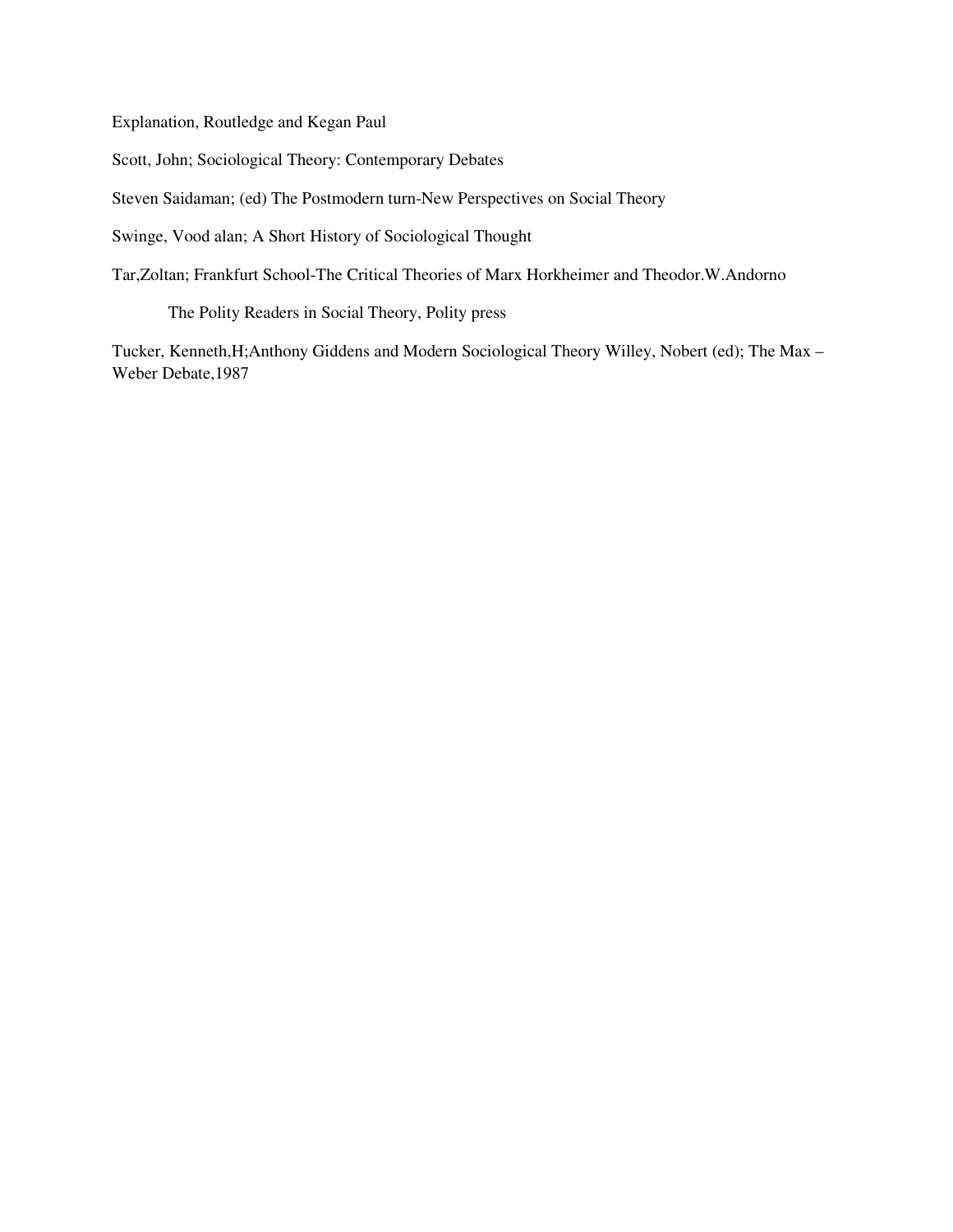## **SEMESTER –II PAPER-III CURRENT TRENDS IN SOCIOLOGICAL THEORIES**

#### **Objectives of the course**

- To familiarize the students with the current trends/approaches to Sociological Theory
- To enable the students to examine the theoretical relevance analytical utility of diverse theoretical approaches
- To equip the students with the current theoretical insights to interpret the social scenario around them

UNIT-1

Neo-Functionalism

Re-interpretation of Parsons

Jeffrey.C.Alexander

# UNIT-2

George Simmel –The Philosophy of Money

## UNIT-3

Critical Theory

Louis Althusser

Antoniio Gramsci

Zygmaunt Bauman

### UNIT-4

Post Structuralism

Derrida

Antony Giddens

### UNIT-5

Post Modernism

Michael Facault

Pierre Bourdieu